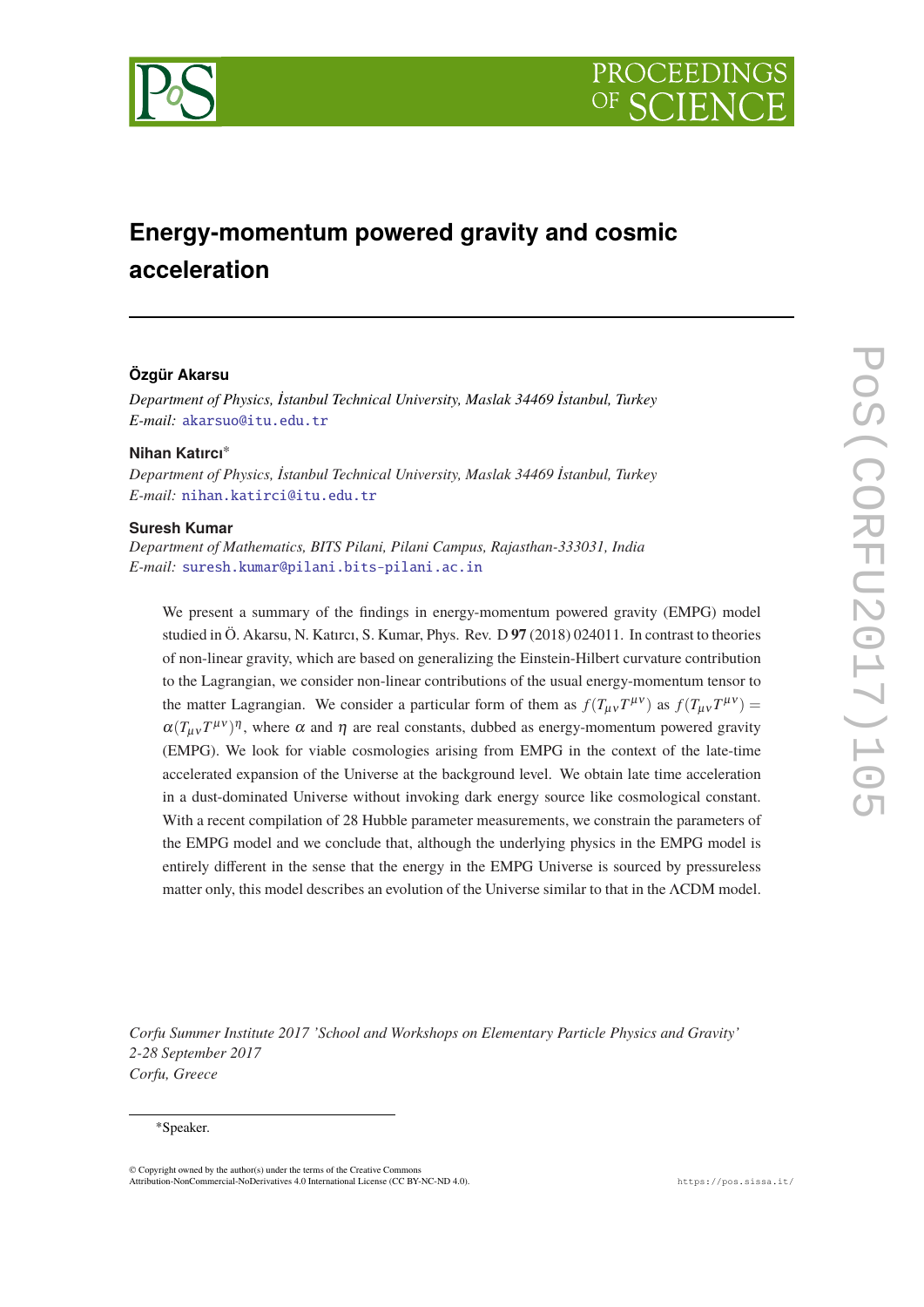## **1. Introduction**

Expansion of the Universe was expected to be decelerating within general relativity (GR) given that the current Universe is filled with dust. It turned out however that our Universe is in fact expanding with an accelerating rate, which is still a mystery. The present most successful cosmological model capable of describing observed expansion history of the Universe so far is the six-parameter base ΛCDM model that is simple and in reasonably good agreement with the high-precision cosmological data  $[1, 2, 3]$  $[1, 2, 3]$  $[1, 2, 3]$  $[1, 2, 3]$  $[1, 2, 3]$ . The cosmological constant  $(\Lambda)$  is introduced into GR [[4](#page-7-0), [5](#page-7-0), [6](#page-7-0), [7](#page-7-0)], whose value from observations and quantum field theory calculations as a possible energy density of the quantum vacuum energy are inconsistent with a ratio  $\rho_{\Lambda}^{(\text{observation})}$  $\lambda_{\Lambda}^{(\text{observation})}/\rho_{\Lambda}^{(\text{theory})} \sim 10^{-120}$ [[8](#page-7-0), [4,](#page-7-0) [9,](#page-7-0) [5](#page-7-0), [10](#page-7-0), [11](#page-7-0)]. Besides there are some observations that suggest small deviations from/tensions with ΛCDM [[2](#page-7-0), [3](#page-7-0), [12\]](#page-8-0). Additionally, some tensions between different cosmological data sets may be signalling an incompleteness of ΛCDM. There are some parametrizations which allow to probe departure from standard paradigm such as *w*CDM model and CPL parametrization [[13,](#page-8-0) [14\]](#page-8-0), but these are phenomenological.

On the other hand, standard GR including evolving scalar fields, bulk viscous fluids, generalized Chaplygin gas have been proposed to drive the late time acceleration, usually dubbed as "dark energy". In this regard, modified theories of gravities have also been studied such as the scalartensor theories, Brans-Dicke theories of gravity,  $f(R)$  etc. [[15,](#page-8-0) [16](#page-8-0), [17](#page-8-0), [18](#page-8-0)]. These latter studies focus on, rather than imposing an unknown kind of source, generalising the gravitational Lagrangian from the linear function of the spacetime curvature. However, non-linear function of matter source has remained out of the attention so far, though such higher-order matter terms naturally arise as correction terms in loop quantum gravity [\[19,](#page-8-0) [20](#page-8-0)], and also arise in the brane world models [[21\]](#page-8-0). Energy-momentum tensor (EMT)-type of modifications have started to attract an increasing attention in the recent literature. With some specific choices of the function,  $f(R, \mathscr{L}_m)$ , and  $f(R, T)$ gravity models have been proposed and studied in Refs. [\[22](#page-8-0), [23\]](#page-8-0).

Energy-momentum powered gravity (EMPG) has been proposed in [\[24](#page-8-0), [25](#page-8-0)] with a function of  $f(T_{\mu\nu}T^{\mu\nu}) = \alpha(T_{\mu\nu}T^{\mu\nu})^{\eta}$ , in fact a particular case of the  $f(R, T_{\mu\nu}T^{\mu\nu})$  model was proposed in [[26\]](#page-8-0). In this work, we investigate the ranges of the EMPG model parameters  $(\alpha, \eta)$ , where  $\alpha$  and  $\eta$  are real constants, for viable cosmologies leading to the late-time acceleration of the Universe with dust only, while keeping the successes of the standard GR at early times. EMPG is an energy density scale dependent model such that  $\alpha(T_{\mu\nu}T^{\mu\nu})^{\eta}$  modification shows its effects at high/low energy densities for  $\eta$  values higher/lower than  $\frac{1}{2}$ , albeit we study low energy density modification to explain late time acceleration. We here demonstrate that only the dust content is sufficient to explain the observed cosmic acceleration. Energy-momentum squared gravity ( $\eta = 1$  case) has also been studied in [[27,](#page-8-0) [25\]](#page-8-0),  $\alpha T_{\mu\nu}T^{\mu\nu}$  modification ( $\rho^2$  terms appear next to the standard  $\rho$  term) manifests itself at larger values of  $\rho$ , i.e., relatively early Universe such as Big-bang nucleosynthesis (BBN) processes, leaving the late-time Universe unaltered. It is obvious that it is not possible to use EMSG modification at late times to drive accelerated expansion, hence Λ should be considered in the EMSG framework. In EMSG, it is important to understand the high energy density scales where this theory would deviate from GR considerably, and hence the strongest constraints can be obtained from neutron stars. In [\[28](#page-8-0)], authors discuss what contributions EMSG can provide to the physics of neutron stars, in particular, in relevance with the so called hyperon puzzle in neutron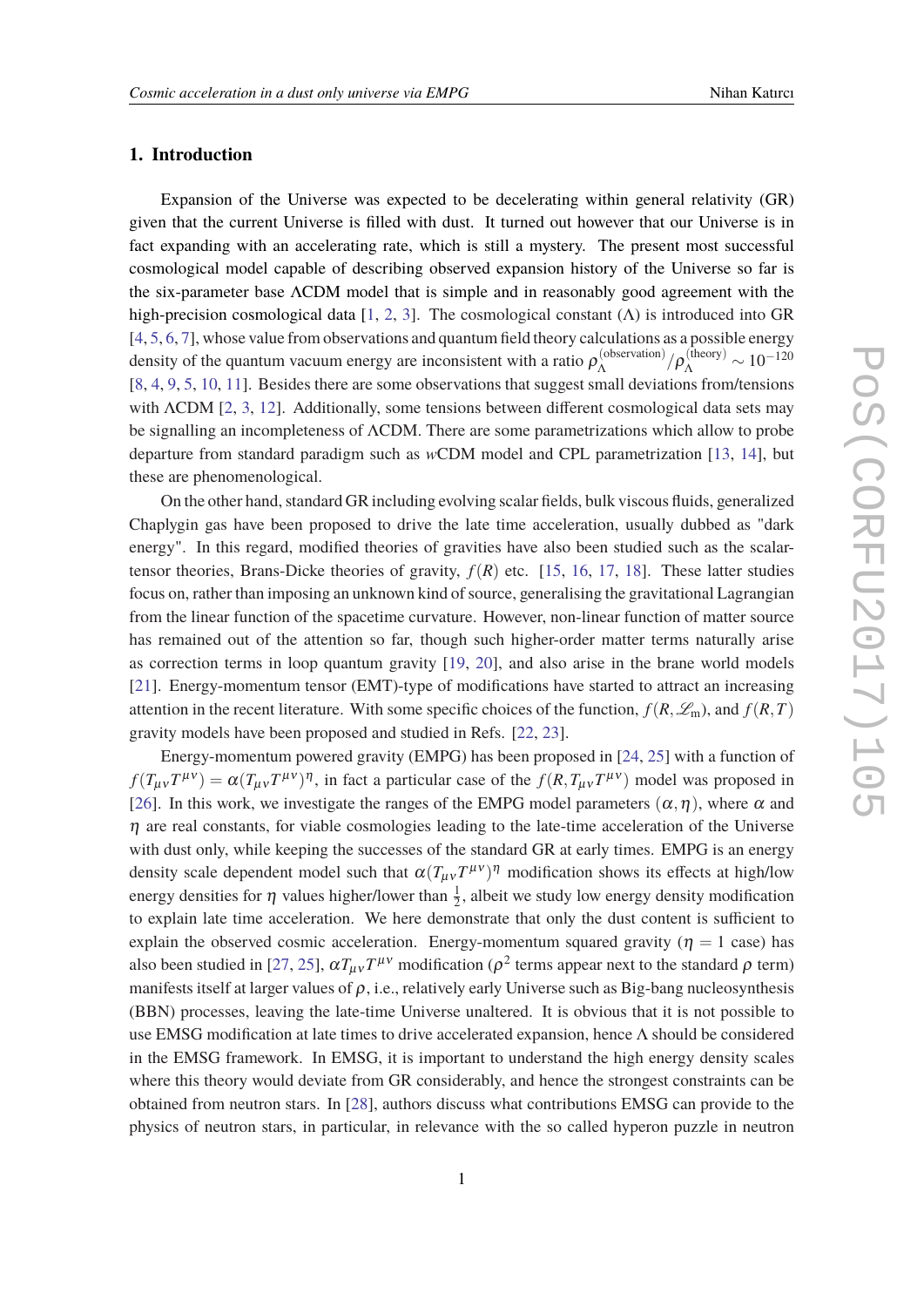<span id="page-2-0"></span>stars.

#### **2. Energy-Momentum Powered Gravity**

In EMPG, EMT-powered form,  $f(T_{\mu\nu}T^{\mu\nu}) = \alpha(T_{\mu\nu}T^{\mu\nu})^{\eta}$  is added to Einstein-Hilbert (EH) action as follows:

$$
S = \int \left[ \frac{1}{2\kappa} R + \alpha (T_{\mu\nu} T^{\mu\nu})^{\eta} + \mathcal{L}_{\rm m} \right] \sqrt{-g} \, d^4 x,\tag{2.1}
$$

where *g* is the determinant of the metric,  $\kappa$  is Newton's gravitational constant,  $R$  is the curvature scalar, and  $\mathcal{L}_m$  is the matter Lagrangian density.<sup>1</sup> Here  $\eta$  is the power of the scalar from selfcontraction of the EMT, and  $\alpha$  is a constant that would contributes to the coupling strength of the EMT-powered modification to gravity. The Einstein field equations and the covariant divergence of the EMT become

$$
G_{\mu\nu} = \kappa T_{\mu\nu} + \kappa \alpha (T_{\sigma\epsilon} T^{\sigma\epsilon})^{\eta} \left[ g_{\mu\nu} - 2\eta \frac{\theta_{\mu\nu}}{T_{\sigma\epsilon} T^{\sigma\epsilon}} \right],
$$
 (2.3)

$$
\nabla^{\mu}T_{\mu\nu} = -\alpha g_{\mu\nu}\nabla^{\mu}(T_{\sigma\epsilon}T^{\sigma\epsilon})^{\eta} + 2\alpha\eta\nabla^{\mu}\left(\frac{\theta_{\mu\nu}}{(T_{\sigma\epsilon}T^{\sigma\epsilon})^{1-\eta}}\right). \tag{2.4}
$$

where  $\theta_{\mu\nu}$  is the new tensor defined as

$$
\theta_{\mu\nu} = T^{\sigma\varepsilon} \frac{\delta T_{\sigma\varepsilon}}{\delta g^{\mu\nu}} + T_{\sigma\varepsilon} \frac{\delta T^{\sigma\varepsilon}}{\delta g^{\mu\nu}} = -2\mathcal{L}_{\rm m} \left( T_{\mu\nu} - \frac{1}{2} g_{\mu\nu} T \right) - T T_{\mu\nu} + 2T_{\mu}^{\gamma} T_{\nu\gamma}.
$$
 (2.5)

In the context of cosmology, we study EMPG considering the spatially maximally symmetric spacetime metric, i.e., the Robertson-Walker metric, with flat space-like sections

$$
ds^2 = -dt^2 + a^2 \left( dx^2 + dy^2 + dz^2 \right),\tag{2.6}
$$

where the scale factor  $a = a(t)$  is a function of cosmic time *t* only, and the perfect fluid form of the EMT is given by

$$
T_{\mu\nu} = (\rho + p)u_{\mu}u_{\nu} + pg_{\mu\nu},\tag{2.7}
$$

where  $\rho$  is the energy density,  $p$  is the pressure, and  $u_{\mu}$  is the four-velocity satisfying the  $u_{\mu}u^{\mu} = -1$ and  $\nabla_{v}u^{\mu}u_{\mu} = 0$  conditions. We describe the physical ingredient of the Universe with a barotropic equation-of-state (EoS) as  $\frac{p}{\rho} = w = \text{const.}$  and using (2.7), we obtain

$$
\theta_{\mu\nu} = -\rho^2 (3w+1)(w+1) u_{\mu} u_{\nu} \quad \text{and} \quad T_{\mu\nu} T^{\mu\nu} = \rho^2 (3w^2+1), \tag{2.8}
$$

respectively. Using Eqs. (2.8) with background metric (2.6) in the field equations (2.3), we obtain the following set of two linearly independent differential equations with two unknown functions *H*

$$
T_{\mu\nu} = -\frac{2}{\sqrt{-g}} \frac{\delta(\sqrt{-g}\mathscr{L}_{\rm m})}{\delta g^{\mu\nu}} = g_{\mu\nu}\mathscr{L}_{\rm m} - 2\frac{\partial \mathscr{L}_{\rm m}}{\partial g^{\mu\nu}},\tag{2.2}
$$

<sup>1</sup>We define EMT as

which depends only on the metric tensor components, and not on its derivatives and we choose  $\mathcal{L}_m = p$ .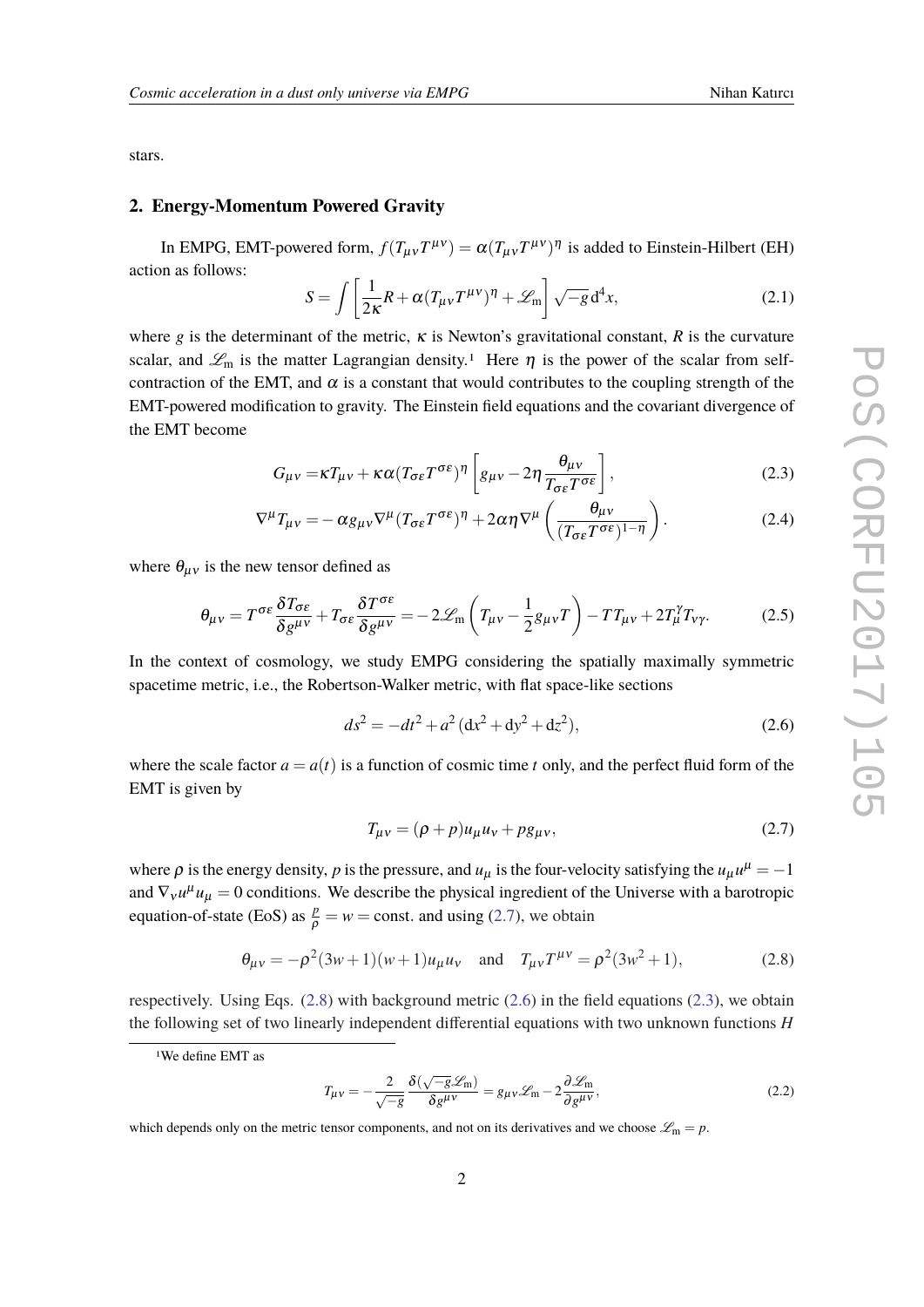<span id="page-3-0"></span>and  $\rho$ :

$$
3H^2 = \kappa \rho + \kappa' \rho_0 \left(\frac{\rho}{\rho_0}\right)^{2\eta},\tag{2.9}
$$

$$
-2\dot{H} - 3H^2 = \kappa w\rho + \frac{\kappa' \rho_0}{2\eta - 1 + \frac{8w\eta}{3w^2 + 1}} \left(\frac{\rho}{\rho_0}\right)^{2\eta},
$$
\n(2.10)

where  $H = \dot{a}/a$  is the Hubble parameter and the subscript  $\theta$  denotes the present-day values of the parameters. The constant  $\kappa'$  is the gravitational coupling constant of the EMT-powered modification, and is given by

$$
\kappa' = \alpha' \kappa = \alpha \kappa \rho_0^{2\eta - 1} (3w^2 + 1)^\eta \left[ 2\eta - 1 + \frac{8w\eta}{3w^2 + 1} \right],
$$
 (2.11)

here, the terms that appear in the field equations due to the EMT-powered term in the action couple to gravity with a different strength as  $\kappa'=\alpha'\kappa,$  where  $\alpha'$  is the ratio of  $\kappa'$  with respect to the standard Newtonian coupling  $\kappa$ . We should here note that, provided that  $\eta\neq 0,$   $\alpha'=\alpha'(\alpha,\eta,\rho_0,\omega)$  depends not only on  $\alpha$  but also on the energy density  $\rho_0$  today and EoS parameter of the source *w*. This implies that the EMT-powered term would lead in general to a violation of the equivalence principle, intimately connected with some of the basic aspects of attempts at unifying gravity with particle physics such as string theories (see Ref. [\[29](#page-8-0)] and references therein). We further note that the first Friedmann equation (2.13) is in the form of the well-known Cardassian expansion ( $H^2 = A\rho + B\rho^n$ , with *A*, *B*, and *n* being constants) [\[30](#page-8-0)] where  $\rho^n$  can generically appear in braneworld scenarios [[30,](#page-8-0) [31\]](#page-8-0). On the other hand, in the second Friedmann equation (2.14) is in the form of the pressure of the generalized Chaplygin gas ( $p = -A/\rho^{\alpha}$ , where *A* is a positive constant) [\[32](#page-9-0), [33\]](#page-9-0). But in EMPG, we see that the additional pressure term which appears due to the EMT−powered modification. Additionally, for the  $\eta = 1$  case (EMSG), the total pressure [the right-hand side of Eq. (2.14)] is similar to the quadratic equation of state ( $p = p_0 + \alpha \rho + \beta \rho^2$ , where  $p_0$ , α, and β are constants) of dark energy [[34\]](#page-9-0). However, one may check that our model in fact does not correspond to any of them, namely, the modified Friedmann equations of our model (2.13) and (2.14) do not simultaneously match the Friedmann equations of each of these models. In these models, energy-momentum tensor is conserved whereas the local/covariant energy conservation is violated in our model given in ([2.4](#page-2-0)) as

$$
\dot{\rho} + 3H(1+w)\rho = -2\alpha'\eta \left[\dot{\rho} + 3H\rho \left(\frac{1 + \frac{4w}{3w^2 + 1}}{2\eta - 1 + \frac{8w\eta}{3w^2 + 1}}\right)\right] \left(\frac{\rho}{\rho_0}\right)^{2\eta - 1}.\tag{2.12}
$$

Here we can see that the local/covariant energy-momentum conservation  $\nabla^{\mu}T_{\mu\nu} = 0$ , which would lead to  $\rho \propto a^{-3(1+w)}$ , is not satisfied for  $\alpha' \neq 0$  in general.

## **2.1 Dust only Universe in EMPG**

We consider here in the presence of only a pressureless fluid using  $(2.9)-(2.10)$  with  $w = 0$ , we obtain

$$
3H^2 = \kappa \rho_m + \kappa' \rho_{m,0} \left(\frac{\rho_m}{\rho_{m,0}}\right)^{2\eta},\qquad(2.13)
$$

$$
-2\dot{H} - 3H^2 = \frac{\kappa' \rho_{m,0}}{2\eta - 1} \left(\frac{\rho_m}{\rho_{m,0}}\right)^{2\eta},
$$
\n(2.14)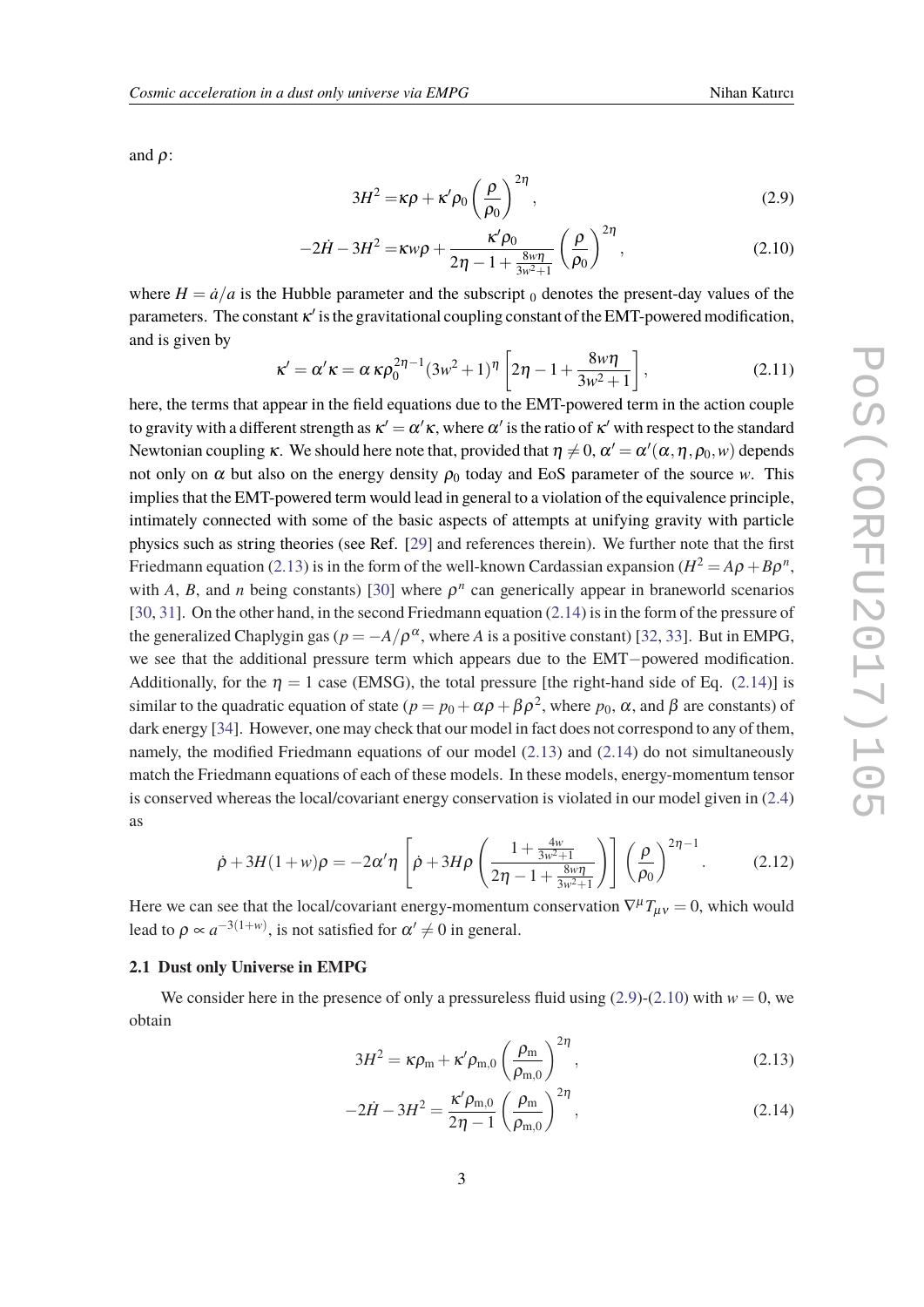<span id="page-4-0"></span>where  $\kappa' = \alpha' \kappa = \alpha \kappa (2\eta - 1) \rho_0^{2\eta - 1}$  $\frac{2n-1}{0}$  is the gravitational coupling constant of the EMT-powered modification. In this work, we focus on the late time dynamics of Universe at background level in the presence of dust where the radiation is negligible.

#### **2.2 Late-time acceleration**

The late-time acceleration of the Universe takes place at relatively low energies, and hence the EMPG modification should be effective at sufficiently low energy densities. The modification should be negligible at high energy densities, namely, at energies higher than that of recombination. In this way, the successes of the standard cosmology would be untouched. Before observational analysis, suitable ranges of the model parameters  $\alpha'$  and  $\eta$  can be discussed in theoretical grounds. Knowing that the energy density of the matter source  $\rho$  should be positive, we would like to ensure that the EMT-powered contribution to the Hubble parameter [the latter term in Eq. ([2.13\)](#page-3-0)] is positive as well. Hence we consider  $\kappa' > 0$  which corresponds to  $\alpha' > 0$ . For  $\eta = 0$  case in EMPG, we obtain  $3H^2 = \kappa \rho_{\text{m},0} \left( \frac{a}{a} \right)$ *a*0  $\int_{0}^{-3} + \kappa' \rho_{m,0}$ , hence, the model yields the same mathematical structure as the  $\Lambda$ CDM model  $3H^2 = \kappa \rho_{\text{m},0} \left( \frac{a}{a} \right)$ *a*0  $\int^{-3} + \kappa \rho_{\Lambda}$ , where  $\rho_{\Lambda} =$  const. but we should stress that the underlying physics of these two models are completely different. For instance, if we consider an empty Universe ( $\rho_{m,0} = 0$ ), we find  $H = 0$  (a static Universe) in our model, whereas we find  $H = \sqrt{\frac{\rho_A}{3}}$  = const. (the de Sitter solution) in the ΛCDM model. For today  $a = a_0$ , we obtain  $3H_0^2 = (\kappa + \kappa')\rho_{\text{m},0}$  for our model, and  $3H_0^2 = \kappa(\rho_{\text{m},0} + \rho_\Lambda)$  for the  $\Lambda$ CDM model, the two models for  $\alpha' = \rho_A/\rho_{m,0} = \Omega_A/\Omega_{m,0}$  become the same. From the recent Planck results [[3](#page-7-0)] giving  $\Omega_{\Lambda,0}$   $\sim$  0.69 for the current Universe, we can estimate that  $\alpha'$   $\sim$  2.2 . Depending on the EMTpowered modification, pressureless matter itself mimics the cosmological constant while preserving the standard dust contribution via the usual EMT term.

Even  $\eta = 0$  case in EMPG has some promising features comparing to  $\Lambda$ CDM such as alleviating cosmological constant problem (for details, see [[24\]](#page-8-0)), we elaborate on  $\eta \neq 0$  cases in EMPG, and explore the range of the values of  $\eta$  that give accelerated expansion at late times. We aim that EMT-powered terms manifest at lower values of  $\rho$ -relatively late Universe–, hence we should consider  $\eta < \frac{1}{2}$  $\frac{1}{2}$  cases and check that deceleration parameter using Eqs.([2.13\)](#page-3-0)-([2.14\)](#page-3-0):

$$
q = -1 - \frac{\dot{H}}{H^2} = \frac{1 + 2\alpha' \left(\frac{\eta + 1}{2\eta - 1}\right) \left(\frac{\rho_m}{\rho_{m,0}}\right)^{2\eta - 1}}{2 + 2\alpha' \left(\frac{\rho_m}{\rho_{m,0}}\right)^{2\eta - 1}},
$$
(2.15)

and we investigate the evolution the Universe at  $z \leq 1100$  as well as the late-time accelerated expansion, which starts at  $z \sim 0.6$ . Because the condition  $\alpha' > 0$  makes the denominator always positive, *q* can take negative values if

$$
-1 < \eta < \frac{1}{2},\tag{2.16}
$$

due to the term  $\frac{\eta+1}{2\eta-1}$  in the numerator. We note that the upper limit coincides with the one we obtained in order for the EMPG modification to be effective at lower energy density values. Thus, the condition (2.16) guarantees standard GR at earlier times, and cosmic acceleration at later times by means of the EMPG modification. Finally, we obtain accelerated expansion in the present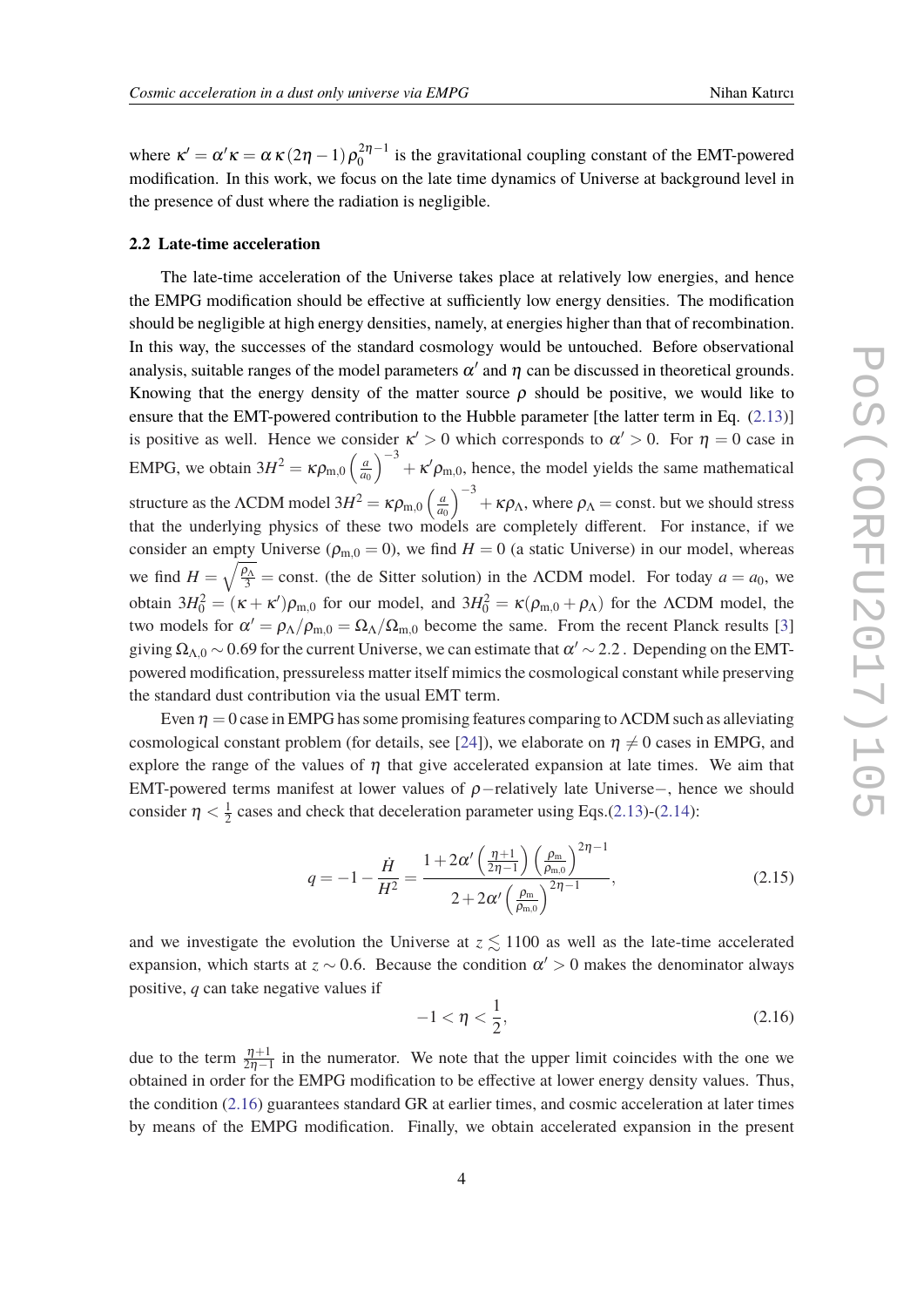<span id="page-5-0"></span>Universe at  $z = 0$ , implying  $\rho_m = \rho_{m,0}$ , provided that

$$
-1 + \frac{3}{2\alpha' + 2} < \eta < \frac{1}{2},\tag{2.17}
$$

which is a stronger condition than the one given in Eq.  $(2.16)$  $(2.16)$  for all positive values of  $\alpha'$ . We next see from Eq. [\(2.15](#page-4-0)) that  $q \approx \frac{\eta+1}{2n-1}$  $\frac{\eta+1}{2\eta-1}$  for  $\rho_m \ll \rho_{m,0}$  provided that  $\rho_m$  can decrease to sufficiently small values under the condition ([2.16\)](#page-4-0).

Using Eqs. ([2.8](#page-2-0)) and the metric ([2.6](#page-2-0)), the energy conservation equation ([2.4](#page-2-0)) for pressureless matter  $(w = 0)$  reads

$$
\frac{\dot{\rho}_{\rm m}}{\rho_{\rm m}} = -3H \frac{1 + \frac{2\alpha'\eta}{2\eta - 1} \left(\frac{\rho_{\rm m}}{\rho_{\rm m,0}}\right)^{2\eta - 1}}{1 + 2\alpha'\eta \left(\frac{\rho_{\rm m}}{\rho_{\rm m,0}}\right)^{2\eta - 1}},
$$
\n(2.18)

whose solution gives

$$
\frac{\rho_{\rm m}}{\rho_{\rm m,0}} \left[ \frac{1 + \frac{2\eta \alpha'}{2\eta - 1} \left(\frac{\rho_{\rm m}}{\rho_{\rm m,0}}\right)^{2\eta - 1}}{1 + \frac{2\eta \alpha'}{2\eta - 1}} \right]_{\text{max}}^{\frac{2\eta - 2}{2\eta - 1}} = a^{-3}.
$$
\n(2.19)

It should be noted here that we are not able to give an explicit solution for  $\rho_m(a)$  since it is not possible to isolate  $\rho_m$  except for a couple of particular cases of  $\eta$  in this equation and we find that the following explicit expression for the matter energy density  $\rho_m$  in terms of *z* is a very good approximation [with the maximum relative error ( $\delta \rho_{\rm m}/\rho_{\rm m}$ ) on the order of  $10^{-5}$ ] to Eq. (2.19) for  $\rho_{\rm m}/\rho_{\rm m,0} \gtrsim 1$  and  $\eta \sim 0$ 

$$
\rho_{\rm m} = \rho_{\rm m,0} [\beta (1+z)^3 + 1 - \beta], \tag{2.20}
$$

where  $\beta = \left(1 + \frac{2\eta \alpha'}{2n-1}\right)$ 2η−1  $\bigg\{\frac{2n-2}{2n-1}.$ 

## **2.3 Observational constraints**

Substituting Eq. (2.20) and the Hubble constant  $H_0^2 = \frac{\kappa}{3}(1 + \alpha')\rho_{\text{m},0}$  into Eq. ([2.13\)](#page-3-0), the approximated modified Friedmann equation in terms of redshift *z* is

$$
\frac{H^2}{H_0^2} = \frac{1}{1+\alpha'} \left[ \beta (1+z)^3 + 1 - \beta \right] + \frac{\alpha'}{1+\alpha'} \left[ \beta (1+z)^3 + 1 - \beta \right]^{2\eta},\tag{2.21}
$$

subject to the conditions  $\rho_m \gtrsim \rho_{m,0} > \rho_{m,\text{min}}$  (or  $z \gtrsim 0$ ) and the ones given in Eqs. ([2.16\)](#page-4-0). Now we can constrain the EMPG model parameters  $\eta$ ,  $\alpha'$  and  $H_0$  with the observational data and we use the compilation of 28 Hubble parameter measurements spanning the redshift range  $0.07 \le z \le 2.3$ . The 28  $H(z)$  data points were compiled in Ref. [[35\]](#page-9-0) to determine constraints on the parameters of various dark energy models.2 Our results are presented in Table [1](#page-6-0).

$$
\chi_H^2(H_0, \alpha', \eta) = \sum_{i=1}^{28} \frac{[H^{\text{th}}(z_i; H_0, \alpha', \eta) - H^{\text{obs}}(z_i)]^2}{\sigma_{\text{H},i}^2}
$$
(2.22)

for 28 measured  $H^{obs}(z_i)$ 's with variance  $\sigma_{H,i}^2$  at redshift  $z_i$  whereas  $H^{th}$  is the predicted value of  $H(z)$  in the EMPG model. The parameter space  $(H_0, \alpha',\eta)$  of the model is explored by using the Markov chain Monte Carlo method coded in the publicly available package COSMOMC [\[36](#page-9-0)].

<sup>&</sup>lt;sup>2</sup>We constrain parameters  $(H_0, \alpha', \eta)$  of the EMPG model by minimizing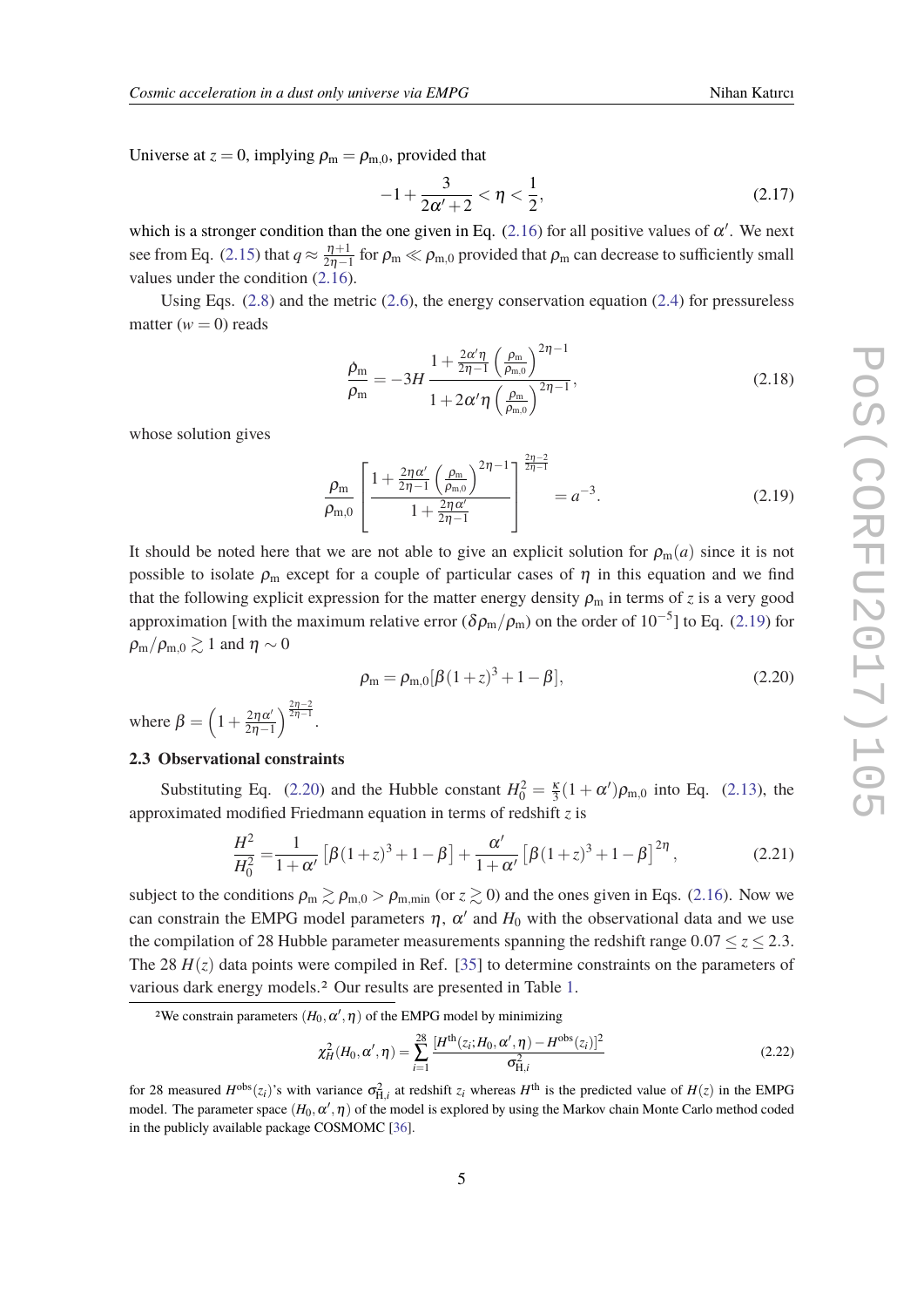<span id="page-6-0"></span>

| Parameter | Mean     | 68% C.L.          | $95\%$ C.L.       |
|-----------|----------|-------------------|-------------------|
| $H_0$     | 68.7     | [66.5, 70.9]      | [64.2, 73.2]      |
| $\alpha'$ | 2.80     | [2.54, 3.05]      | [2.42, 3.17]      |
| η         | $-0.003$ | $[-0.014, 0.009]$ | $[-0.026, 0.020]$ |

Table 1: Mean values of EMPG model parameters are displayed with 68% and 95% confidence levels (C.L.) with  $\chi^2_{\text{min}} = 17$ .

We first note that the values of  $\alpha'$  and  $\eta$  satisfy all of the conditions ([2.16\)](#page-4-0), [\(2.17](#page-5-0)) as described in the previous section for a viable cosmology. We note that the mean value of  $n$  is almost equal to zero, signaling that our model−in light of observational data−predicts a ΛCDM-type background evolution at least up to the present time. The constraints on the ΛCDM model parameters read as  $H_0 = 68.3^{+2.7+5.2}_{-2.6-5.1}$  km s<sup>-1</sup> Mpc <sup>-1</sup> and  $\Omega_{\text{m},0} = 0.276^{+0.032+0.072}_{-0.039-0.068}$ , with error limits at the 1 $\sigma$  and 2 $\sigma$  confidence levels and  $\chi^2_{\rm min} = 17$  (see Table I of Ref. [[37\]](#page-9-0)). We conclude that, although the underlying physics in the EMPG model is entirely different in the sense that the energy in the EMPG Universe is sourced by pressureless matter only, this model describes an evolution of the Universe similar to that in the ΛCDM model.

We also obtain the constraint on the parameter  $\alpha$  as

$$
\alpha = -0.60^{+0.50}_{-0.69} \times 10^{-8} \, (\text{erg/cm}^3)^{1-2\eta} \quad (95\% \text{ C.L.}). \tag{2.23}
$$

As is shown in (2.23), the units of  $\alpha$  depend on  $\eta$ , which indicates that each different value of  $\eta$ should be considered as another gravity theory. For relevant details and figures, see [[24\]](#page-8-0).

### **3. Concluding remarks and future perspectives**

The EMPG is a modified theory of gravitation constructed by the addition of  $\alpha(T_{\mu\nu}T^{\mu\nu})^\eta$  term to the EH action of GR, we summarize above the relevant findings in the context of the late-time accelerated expansion of the Universe. We have discussed the conditions under which it leads to viable cosmologies, and showed that there are ranges of the parameters of the EMPG model in which it approaches standard GR at high energy densities and the accelerated expansion at sufficiently low energy densities without invoking a cosmological constant or any other dark energy source. In the presence of only a matter source, EMPG can give rise to precisely the same background evolution as the ΛCDM model when  $\eta = 0$ , and when  $\eta \sim 0$  model predicts an evolution similar to that of the *w*CDM model. Although we obtain  $\Lambda$ CDM-like model ( $\eta = 0$ ) and *w*CDM-like  $(\eta \sim 0)$  models, the underlying physics of the EMPG-driven cosmologies are entirely different than what we have in the ΛCDM and *w*CDM models. Our model alleviates the cosmological constant problem that arises when a cosmological constant is introduced as in the ΛCDM model, and the issue of introducing an *ad hoc* scalar field that can lead to quintessence and/or phantom (leading additional severe problems) dark energy source with a constant or slightly varying equation-of-state parameter as in the *w*CDM-like models. We have constrained EMPG model parameters from the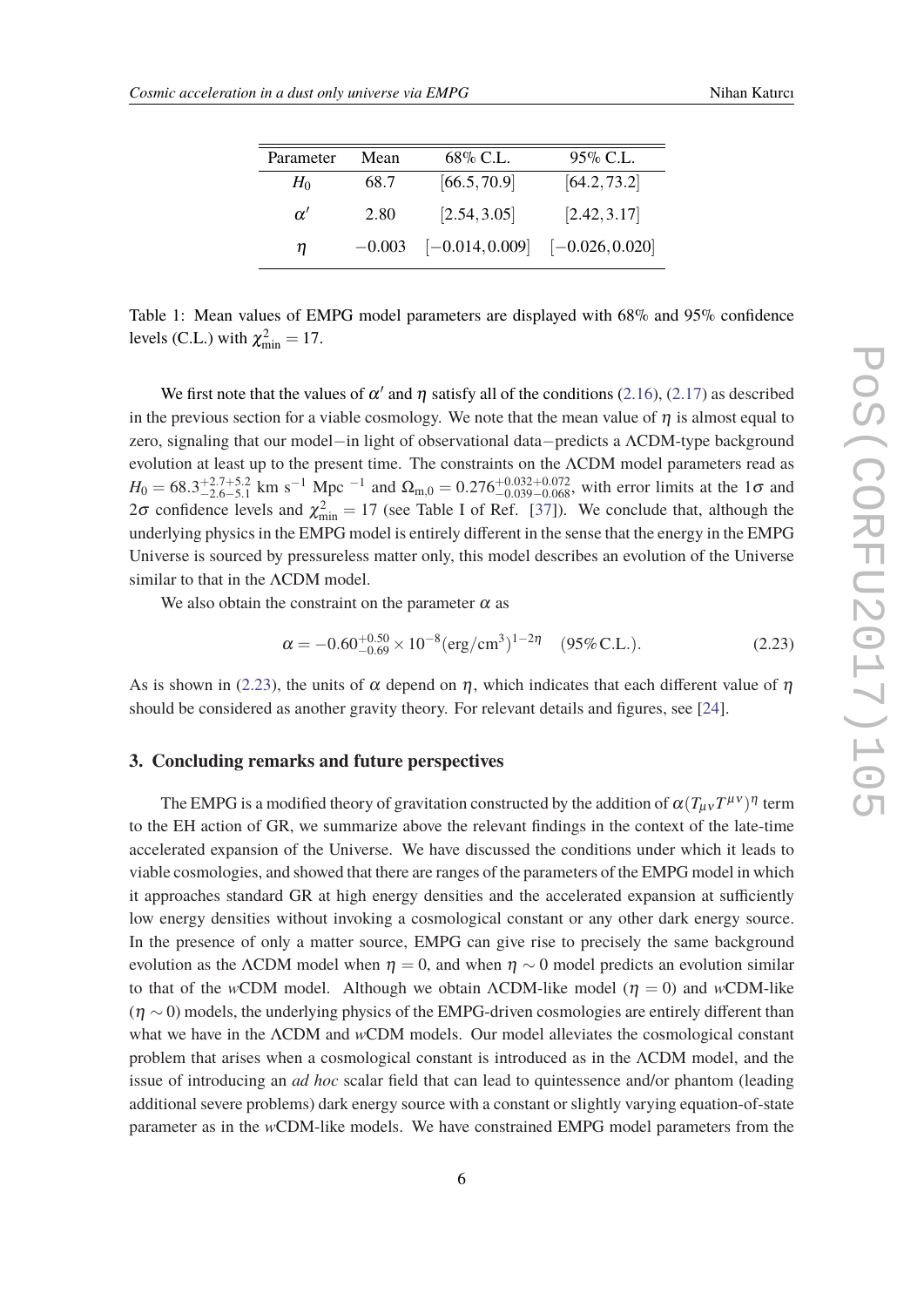<span id="page-7-0"></span>recent compilation of 28 Hubble parameter measurements reveal that the EMPG model describes an evolution of the Universe similar to that in the ΛCDM model.

The range of possible values for  $\eta$  on theoretical grounds is discussed in detail in [[24\]](#page-8-0) and As remarked above,  $\eta$  determines the order of non-linear contributions of matter term, hence EMPG model can serve as a workable solution for various problems of standard cosmology at very different energy density scales. In EMPG model, the case  $\eta > 1/2$  may be effective at high energy densities; e.g. relevant to early Universe and dense compact astrophysical objects, in line with that in [[28\]](#page-8-0), energy-momentum squared gravity (EMSG)–corresponds to  $\eta = 1$  case of EMPG– has been studied and  $\alpha$  parameter has been constrained using neutron stars. Under this astrophysical constraint, cosmological implications of EMSG model have also been discussed. EMSG leaves the most important features of standard cosmology such as the standard big bang nucleosynthesis unaltered. On the other hand studying EMPG model for  $\eta > 1/2$  in the context of BBN would certainly be interesting and these cases may differ from the standard GR and EMSG, even at the very beginning of early Universe it has some different predictions. Namely, it was shown that in [[25\]](#page-8-0), the EMPG model for  $\eta > 1/2$  can replace the initial singularity with an initial bounce and avoid spatial anisotropy from dominating the Universe about the initial singularity.

### **References**

- [1] E. Komatsu *et al.* [WMAP Collaboration], Seven-Year Wilkinson Microwave Anisotropy Probe (WMAP) observations: Cosmological interpretation, Astrophys. J. Suppl. Ser. **192**, 18 (2011), [arXiv:1001.4538 [astro-ph.CO]].
- [2] E. Aubourg *et al.*, Cosmological implications of baryon acoustic oscillation measurements, Phys. Rev. D **92**, 123516 (2015), [arXiv:1411.1074 [astro-ph.CO]].
- [3] P. A. R. Ade *et al.* [Planck Collaboration], Planck 2015 results. XIII. Cosmological parameters, Astron. Astrophys. **594**, A13 (2016), [arXiv:1502.01589 [astro-ph.CO]].
- [4] V. Sahni and A. A. Starobinsky, The case for a positive cosmological Λ-term, Int. J. Mod. Phys. D **9**, 373 (2000), [arXiv:astro-ph/9904398].
- [5] P. J. E. Peebles and B. Ratra, The cosmological constant and dark energy, Rev. Mod. Phys. **75**, 559 (2003), [arXiv:astro-ph/0207347].
- [6] E. J. Copeland, M. Sami and S. Tsujikawa, Dynamics of dark energy, Int. J. Mod. Phys. D **15**, 1753 (2006), [arXiv:hep-th/0603057].
- [7] K. Bamba, S. Capozziello, S. Nojiri and S. D. Odintsov, Dark energy cosmology: The equivalent description via different theoretical models and cosmography tests, Astrophys. Space Sci. **342**, 155 (2012), [arXiv:1205.3421 [gr-qc]].
- [8] S. Weinberg, The cosmological constant problem, Rev. Mod. Phys. **61**, 1 (1989).
- [9] S. M. Carroll, The cosmological constant, Living Rev. Relativity **4**, 1 (2001), [arXiv:astro-ph/0004075].
- [10] V. Sahni, Dark matter and dark energy, Lect. Notes Phys. **653**, 141 (2004), [arXiv:astro-ph/0403324].
- [11] P. Bull *et al.*, Beyond ΛCDM: Problems, solutions, and the road ahead, Phys. Dark Univ. **12**, 56 (2016), [arXiv:1512.05356 [astro-ph.CO]].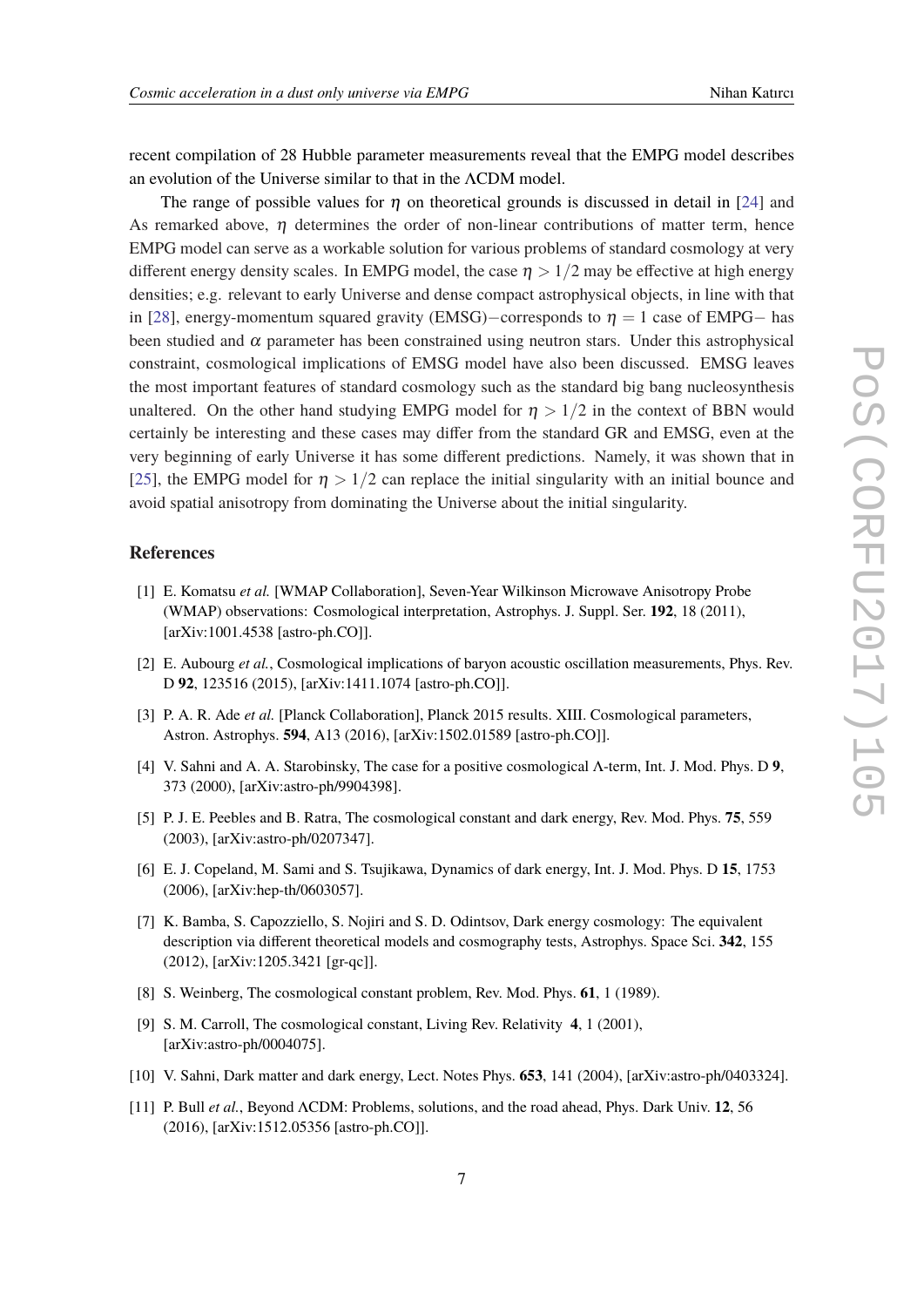- <span id="page-8-0"></span>[12] G. B. Zhao *et al.*, Dynamical dark energy in light of the latest observations, Nature Astron. **1**, 627 (2017), [arXiv:1701.08165 [astro-ph.CO]].
- [13] M. Chevallier and D. Polarski, Accelerating Universes with scaling dark matter, Int. J. Mod. Phys. D **10**, 213 (2001), [arXiv:gr-qc/0009008].
- [14] E. V. Linder, Exploring the expansion history of the Universe, Phys. Rev. Lett. **90**, 091301 (2003), [arXiv:astro-ph/0208512].
- [15] A. De Felice and S. Tsujikawa, *f*(*R*) theories, Living Rev. Relativity **13**, 3 (2010), [arXiv:1002.4928 [gr-qc]].
- [16] T. Clifton, P. G. Ferreira, A. Padilla and C. Skordis, Modified gravity and cosmology, Phys. Rep. **513**, 1 (2012), [arXiv:1106.2476 [astro-ph.CO]].
- [17] S. Capozziello and M. De Laurentis, Extended theories of gravity, Phys. Rep. **509**, 167 (2011), [arXiv:1108.6266 [gr-qc]].
- [18] S. Nojiri, S. D. Odintsov and V. K. Oikonomou, Modified gravity theories on a nutshell: Inflation, bounce and late-time evolution, Phys. Rep. **692**, 1 (2017), [arXiv:1705.11098 [gr-qc]].
- [19] A. Ashtekar, T. Pawlowski and P. Singh, Quantum nature of the big bang: Improved dynamics, Phys. Rev. D **74**, 084003 (2006), [arXiv:gr-qc/0607039].
- [20] A. Ashtekar and P. Singh, "Loop Quantum Cosmology: A Status Report," Class. Quant. Grav. **28** 213001(2011), [arXiv:1108.0893 [gr-qc]].
- [21] P. Brax and C. van de Bruck, "Cosmology and brane worlds: A Review," Class. Quant. Grav. **20** R201 (2003), [arXiv:hep-th/0303095].
- [22] T. Harko and F. S. N. Lobo, *f*(*R*,Lm) gravity, Eur. Phys. J. C **70**, 373 (2010), [arXiv:1008.4193  $[gr-qc]$ ].
- [23] T. Harko, F. S. N. Lobo, S. Nojiri and S. D. Odintsov, *f*(*R*,*T*) gravity, Phys. Rev. D **84**, 024020 (2011), [arXiv:1104.2669 [gr-qc]].
- [24] Ö. Akarsu, N. Katırcı and S. Kumar, Cosmic acceleration in a dust only Universe via energy-momentum powered gravity, Phys. Rev. D **97** 2, 024011(2018), [arXiv:1709.02367 [gr-qc]].
- [25] C. V. R. Board and J. D. Barrow, Cosmological Models in Energy-Momentum-Squared Gravity, Phys. Rev. D **96** 12, 123517 (2017), [arXiv:1709.09501 [gr-qc]].
- [26] N. Katırcı and M. Kavuk,  $f(R, T_{\mu\nu}T^{\mu\nu})$  gravity and Cardassian-like expansion as one of its consequences, Eur. Phys. J. Plus **129**163 (2014), [arXiv:1302.4300 [gr-qc]].
- [27] M. Roshan and F. Shojai, Energy-Momentum Squared Gravity, Phys. Rev. D **94** 4, 044002 (2016), [arXiv:1607.06049 [gr-qc]].
- [28] Ö. Akarsu, J. D. Barrow, S. Çıkıntoğlu, K. Y. Ekşi and N. Katırcı, Constraint on energy-momentum squared gravity from neutron stars and its cosmological implications, [arXiv:1802.02093 [gr-qc]].
- [29] J. P. Uzan, Varying constants, gravitation and cosmology, Living Rev. Relativity **14**, 2 (2011), [arXiv:1009.5514 [astro-ph.CO]].
- [30] K. Freese and M. Lewis, Cardassian expansion: A model in which the universe is flat, matter dominated, and accelerating, Phys. Lett. B **540**, 1 (2002), [arXiv:astro-ph/0201229].
- [31] D. J. H. Chung and K. Freese, Cosmological challenges in theories with extra dimensions and remarks on the horizon problem, Phys. Rev. D **61**, 023511 (2000), [arXiv:hep-ph/9906542].